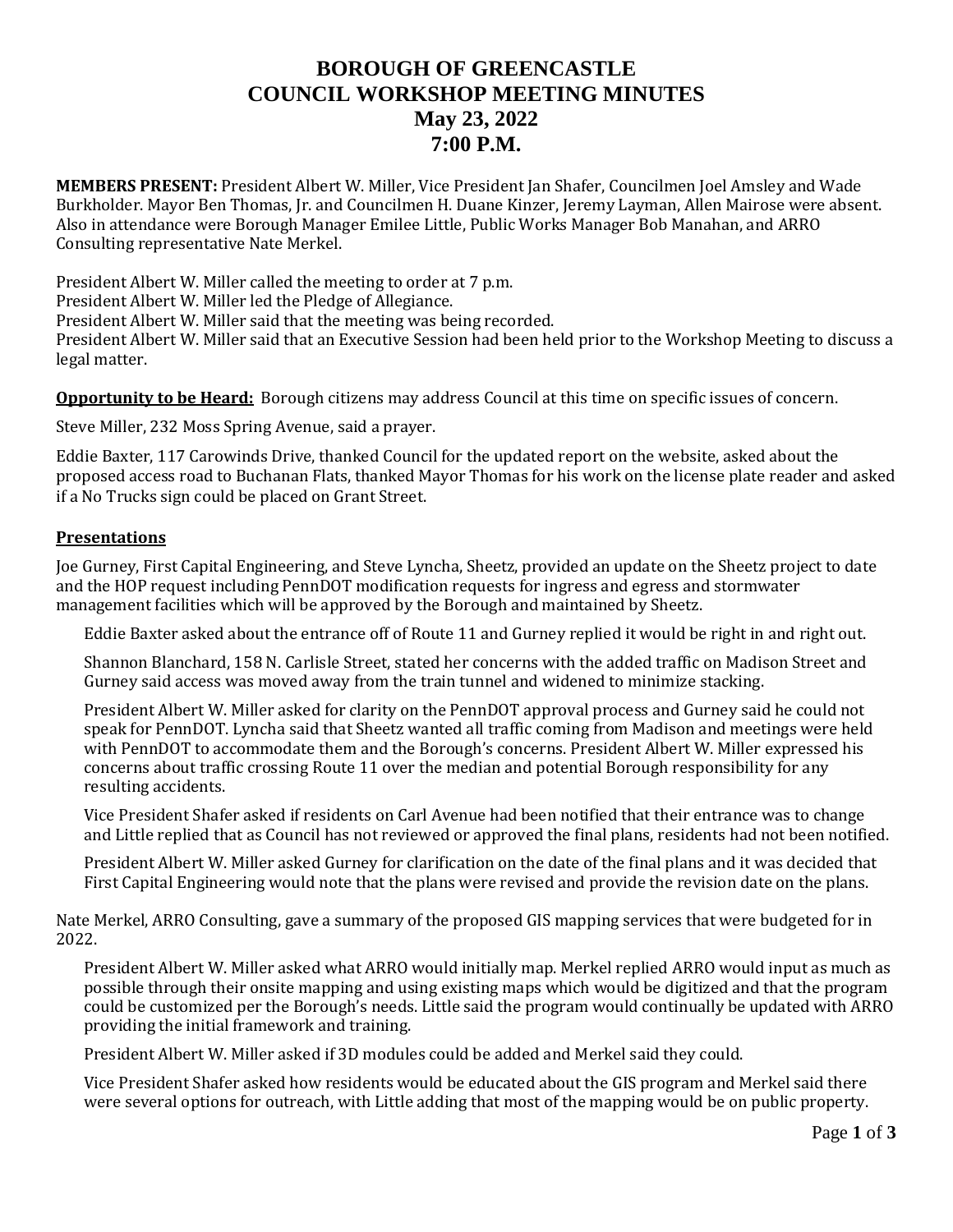# **Open Discussion Items**

President Albert W. Miller asked Council and audience members for comment on the meeting format.

Burkholder said the meetings worked well and that he liked the format.

Blanchard said the school board has a similar meeting style.

President Albert W. Miller said Kinzer wants and *Old Business* topic added.

Amsley stated that he likes the format but cautioned against too many 2-3 hour meetings resulting from Councilmen not attending the workshop meetings.

Baxter said the meetings provide information not offered at Council meetings and that Council members need to attend the workshop meetings.

Steve Miller said the workshop meeting style was a great initiative.

President Albert W. Miller presented his goals for sections of Borough government as provided to Council.

Baxter asked how to get more public participation at Borough meetings and ideas were offered by Council and other audience members.

## **Review Minutes of Previous Meetings**

Council reviewed draft minutes of the May 2, 2022 Borough Council Meeting.

Little stated that a correction would be made to the January 24, 2022 Workshop Meeting minutes, page 2, item 4 under Administration, changing biannual fiduciary reviews to annual fiduciary reviews.

## **Sections of Government Updates**

## **Public Safety**

Referring to recommendations provided by Mayor Thomas, Little stated that Thomas suggested ordaining the areas of S. Washington and W. Baltimore streets as *no parking* as discussed at the May 2 Council meeting. Little said that other no parking areas could be reviewed for enforcement and an Ordinance would be drafted for Council review and approval.

Little stated that Pubic Works staff had located all property pins at 0 W. Franklin Street and parking is occurring on Borough property. She asked President Albert W. Miller what action he would like to take and he said to look at what the Borough wants to accomplish with this matter before proceeding.

Little informed Council that there are still stacking issues on Route 16 related to Dunkin Donuts patrons. Little reviewed that Mayor Thomas had spoken to Dunkin Donuts ownership who indicated they did not have enough personnel to improve traffic concerns. President Albert W. Miller suggested a meeting be scheduled with Dunkin Donuts, the Borough, PennDOT, PA State Police and Borough Police.

# **Administration**

Little review that staff is working on an informational pamphlet-style newsletter to be distributed in June.

# **Budget & Finance**

Little presented a compensation survey that indicated that the Borough of Greencastle Council was paid less than neighboring municipalities. A discussion followed among Council as to how to proceed with raising Council pay, noting that meeting attendance is required and that no pay is received for workshop meetings.

Burkholder said that any regulatory changes needed to start at the municipality, move to the County and then be approved by state via the senate.

Baxter said he supports no pay when members do not attend a meeting.

Steve Miller said Council could incentivize people to serve on committees.